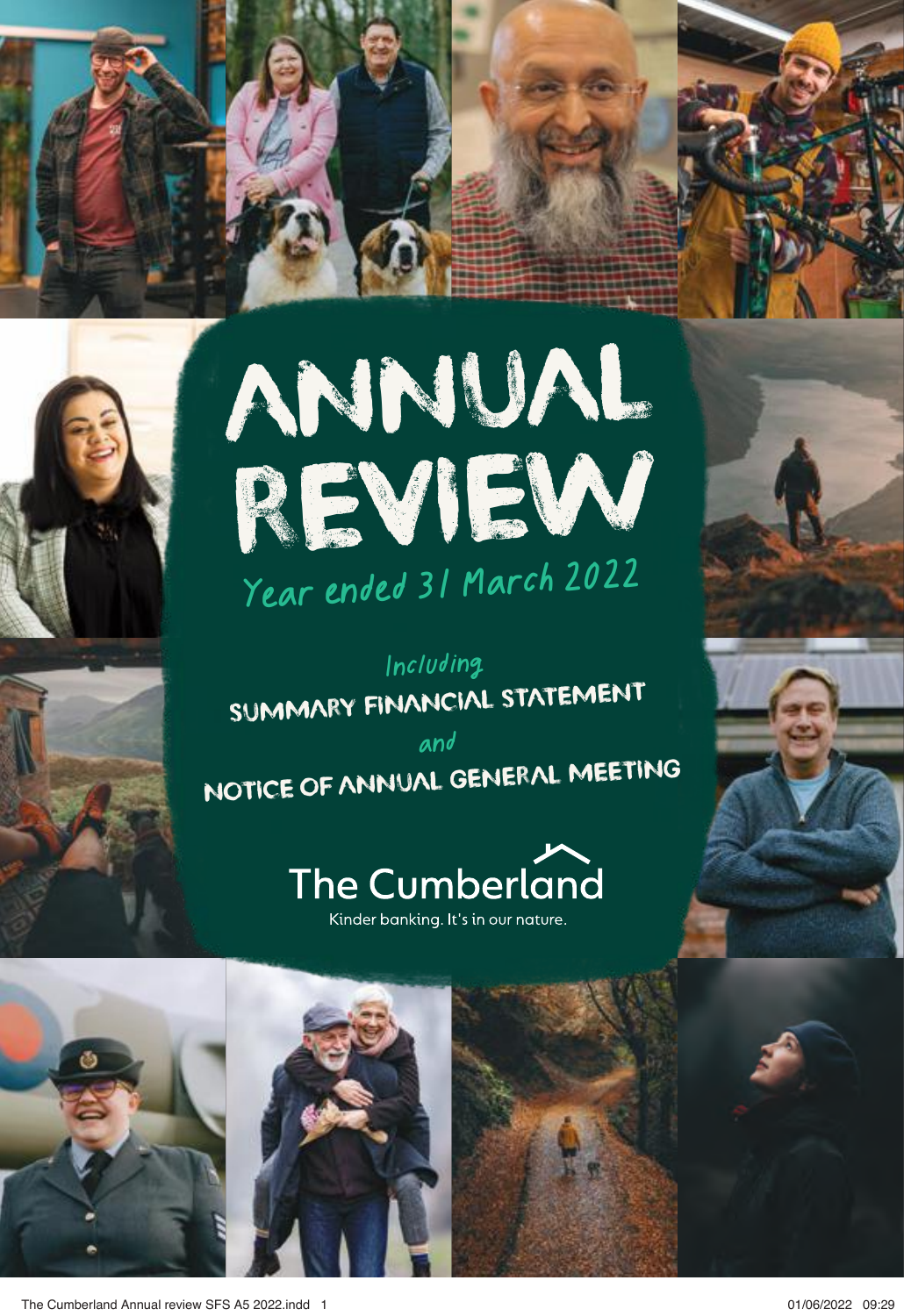I've never been more proud of the way we do things at The Cumberland

# CONTENT

**3**

**9**

| Chairman's Welcome                 | 3  |
|------------------------------------|----|
| <b>CEO Review</b>                  | 4  |
| <b>Summary Financial Statement</b> | 9  |
| <b>Financial Results</b>           | 12 |
| Auditor's Report                   | 14 |
| Report on Directors' Remuneration  | 15 |
| Notice of AGM                      | 17 |
| Meet the Board of Directors        | 20 |



## CHAIRMAN'S Welcome

### **On behalf of your Board of Directors, I am delighted to present Cumberland Building Society's Annual Report and Accounts for the year ended 31 March 2022.**

It has been another challenging and unpredictable period as the pandemic continued to disrupt the lives of our people, our customers and our business for far longer than many might have predicted. Despite this, our team has continued to do an outstanding job under sometimes extremely trying circumstances and our business has grown stronger as a result.

I'm proud to say that the hard work and commitment of our people has not just been recognised by us, but resoundingly by our customers and our industry peers alike, contributing to a range of awards we have received this year.

### **Values & Purpose**

The Cumberland is built upon an authentic set of values that are focused on our customers, our people, and the communities we live and work in. I've never been more proud of the way we do things at The Cumberland. I truly believe this approach is what makes our Society different and unique.

Having previously expressed our purpose through Brighter Banking, we have evolved and refined this to better reflect the needs of our customers and the wider world around us.

We have come through the challenges and tragedies of Covid, with its detrimental effect on many lives and livelihoods, and many in our communities face ongoing hardship. The rising cost of living, including, for example, increasing fuel costs and energy charges, will no doubt have a significant impact on many households and businesses as the year unfolds, and we must continue to provide and enhance our support for those that need it wherever we can. Our communities continue to face difficult social challenges, such as a lack of financial education, mental health issues and discrimination, all of which are areas in which we believe we have a part to play, and we are acutely aware of our impact on the environment.

By embracing our new purpose, we will focus on these issues, and we are committing to creating banking experiences that are kinder to people and planet. You can read more about this in the Chief Executive Officer's business review on page 5.

#### **Financial position & profit expectation**

Financially, The Cumberland remains in a strong position. Despite the uncertainties of the pandemic, our arrears and bad debts remain remarkably low. This is because we've maintained focus on our core residential business - lending to people so that they can buy a home.

On the commercial side, our specialist sector expertise is in the hospitality sector. After the challenges many have experienced just trying to keep going during the lockdowns and other Covid-related restrictions, we are pleased to see so many businesses are now back on their feet and thriving again. Using their individual business expertise, they have made the most of the increased trend towards holidaying in the UK. The Cumberland has supported them every step of the way as they have had to pivot and cope with the feast or famine nature of running hospitality and holiday businesses this year. We are looking forward to seeing our commercial customers continue to rebuild and prosper this coming year.

Overall, the next few years are going to be a period of investment for us, with our focus firmly set on the next stage of our transformation journey, building a better building society for the long-term benefit of its members. The Cumberland has been serving the people of Cumbria and the surrounding areas for more than 170 years and the work we do now will ensure we continue to flourish and prosper by improving and enhancing our services and making a real difference in our communities for many more years to come.

John Hooper Chairman 1 June 2022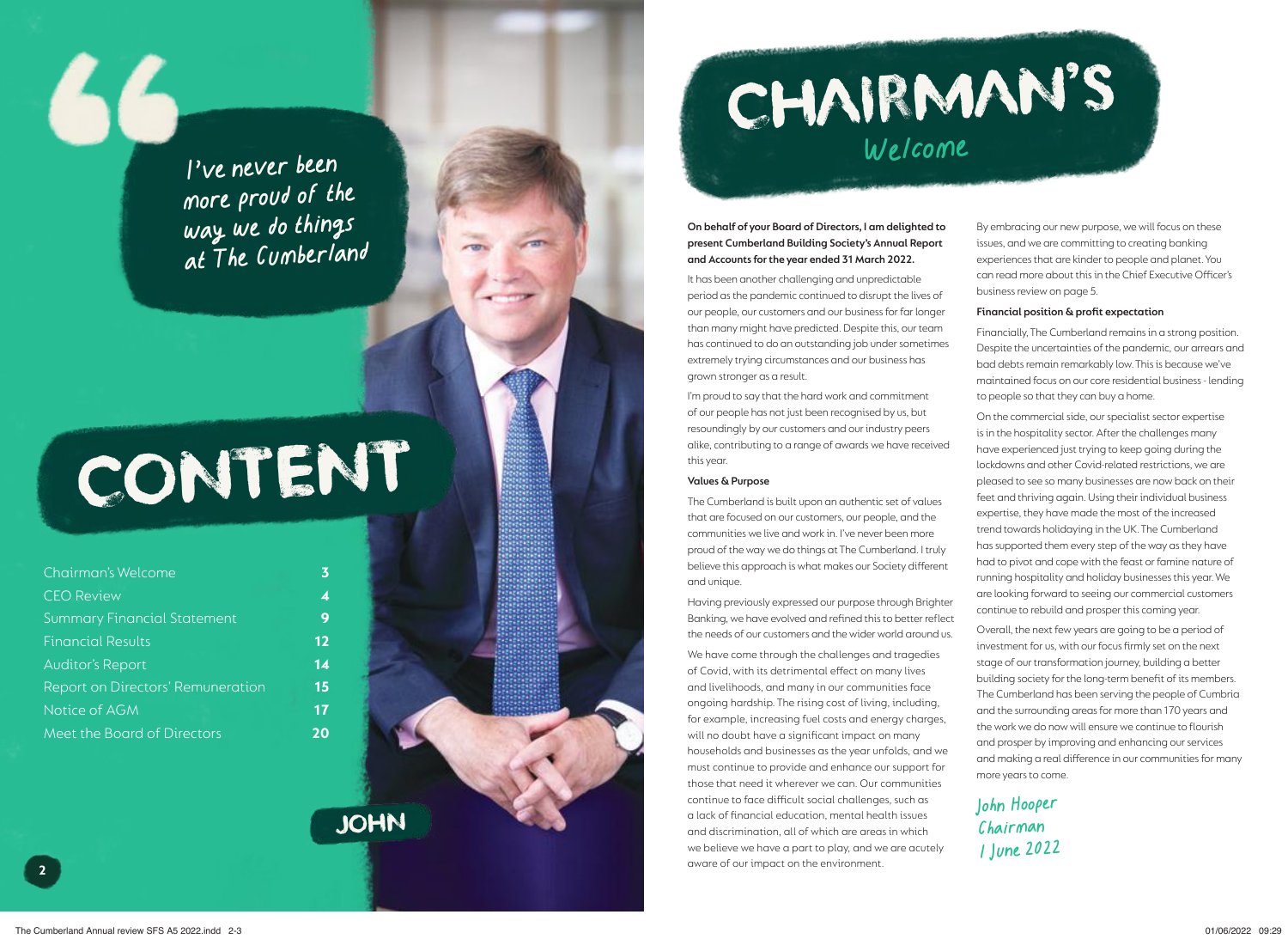**It is never easy transitioning from a sustained period of instability and constantly changing rules. We all experienced the challenges brought by the considerably longer than expected continuation of the Covid-19 pandemic and its effects on business, personal finances, and people's individual health and wellbeing. Managing a financial institution during this time has been challenging, but dare I say that The Cumberland was perhaps better prepared than some others. We have been able to draw on nearly two centuries of solid financial prudence. However, it is the resilience, outstanding attitude and commitment of a fantastic team of people that has again ensured another strong year for the business.** 

In the face of some of the strongest challenges our people are likely to experience, they helped deliver another year of growth, established the platform we need for the next stage of our transformation programme, and continued to provide exceptional award-winning service to our customers.

I would like to take this opportunity to sincerely thank each and every member of the Cumberland family for their continued dedication and support.

We'll continue to do what is kind, not what is easy, and secure a long, strong future for our building society.



CHIEF EXECUTIVE Officer's Business Review

### KINDER BANKING.  $It's$  in our NATURE.

### **Our purpose**

Look at what we've got here in our region. We're in perhaps the most beautiful corner of the UK. We have a strong sense of community – and we have creative and exciting businesses you won't find anywhere else.

Community and kindness have been at the heart of The Cumberland since 1850, but what this means to our customers, and how we show it, has continually evolved. As we develop our business to remain sustainable for the future, now is the right time to evolve our Society's purpose to align with the changing needs of our customers, colleagues and communities. The purpose is our 'guiding light' that drives all that we do.

Over the last year, we took time to listen to our colleagues, our customers and a range of other stakeholders in a series of surveys and focus groups to understand what people think and expect of us. I'm pleased to say the results were positive. The feedback suggested both our customers and colleagues alike want to see us continue making a real difference but, in order that what we do not be restricted to our immediate stakeholders, we must consider our impact on our society and the wider world around us.

As a result, we have refined our business purpose and relaunched it as we head into this new financial year. Our goal is to create a banking experience that is kinder to people and planet, and this will drive the decisions we make, the actions we take and the way we measure our impact going forward. The purpose manifests itself in our new strapline 'Kinder banking. It's in our nature.' and I am very much looking forward to seeing the business focus on this as we progress with our plans.

We'll continue to do what is kind, not what is easy, and secure a long, strong future for our building society. This next stage in our journey is a very exciting one, and our new purpose will ensure we're looking out for our customers, communities, and countryside – now and for generations to come.

### **Supporting our people**

It became clear early last year that the new ways of working that were forced upon us during the pandemic, and which our people adapted to so well during 2020 and 2021, would continue in some way.

Ahead of our head office teams returning to the workplace, we made some significant changes to the layout and design in response to keeping people safe and helping them work even better together. Hybrid working has now become our standard practice, with people still working from home part of the time and sharing reconfigured office spaces.

Our head office has a new look, in line with the new ways in which we are using the spaces, with breakout booths, areas for small groups to sit together and mini meeting areas. We understand that for some employees, the anxieties of the last two years will take time to reduce, and for other people, working from home has been convenient and enjoyable, and they have been able to thrive and be as productive as they were in the office. We support hybrid working wherever it is possible for a role and have not issued a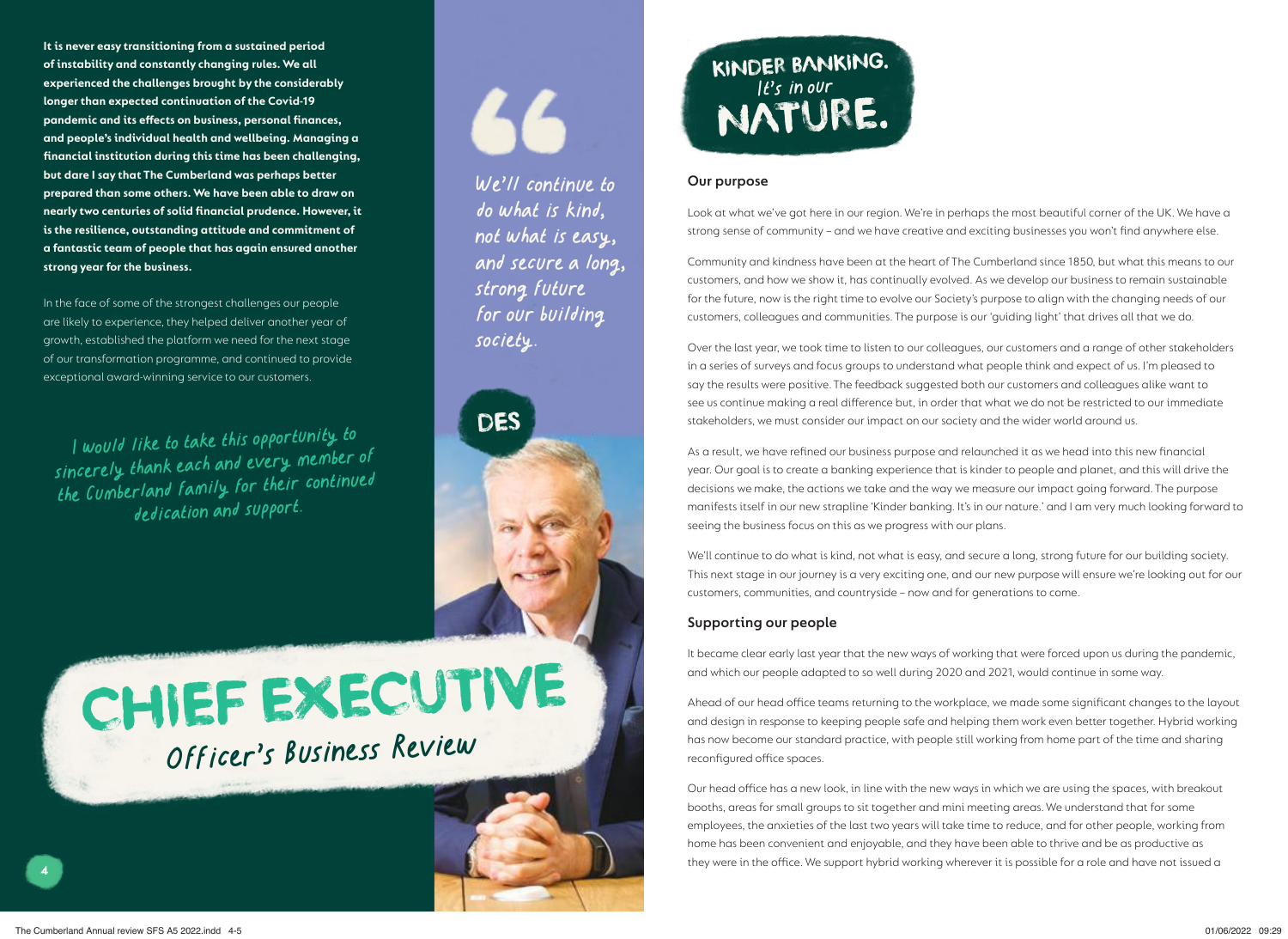prescriptive instruction about who must be in the office and when. As a business, we have experienced the benefits of this, with employees who feel appreciated and respected, trusted to do their best work in the spirit of autonomy and responsibility.

Our people are professional and committed and each team understands their own priorities and processes. We also recognise that in the 'new normal', the opportunity for hybrid working will help us to attract new talent to the business as we continue to grow our teams. This has given us access to some of the best talent in the industry, allowing us to supplement and develop our people to further support us in achieving The Cumberland's business objectives.

Our branches have continued to deliver great service in often adverse conditions. There were times when national restrictions forced us to close or operate shorter hours, but disruption has been kept to a minimum. Earlier this year – at last – we returned to a place where we felt it safe to reintroduce an element of face-to-face appointment based service, and it has been great to see smiling customer faces back in our branches.

### **Improving our business for the benefit of our customers**

Changing behaviours have meant many of our customers are increasingly opting to telephone us. During the year we have invested in our Carlislebased Customer Care team, bringing in and training more people to be available on the phones to help customers. We have not changed in our commitment to offering multiple channels of communication, depending on what suits each individual customer, whether that be face-to-face in branch, over the phone and, increasingly now, online.

The hospitality sector is also bouncing back after two very challenging years of lockdowns. We've seen a return to growth in our business within the sector and have now invested in an intermediary channel that will help drive further growth in this area.

The year saw us continue to build on our reputation for excellence in customer service. In January, we were delighted to earn a Feefo Platinum Trusted Service Award for the second year in a row. Based on the ratings feedback, we ask all our new customers to give us, 9 out of 10\* gave us 5 stars out of 5. We also collected the In-Cumbria Best Large Business of the Year award in November 2021.

Based on the ratings feedback we ask all our new customers to give us, 9 out of 10\* gave us

5 STARS OUT OF 5

> **Platinum** Trusted Service Award \*\*\*\*\*

**Our head office reopened earlier this year after a redesign to provide an improved and more efficient environment for hybrid working.**

> Earlier this year, we were thrilled to attend OPEX Week, part of the Business Transformation World Summit in Miami, Florida, where members of our Operations team picked up two global Operational Excellence Awards. These were for Best Transformation Project Delivering Customer Excellence and Best Process Transformation Project Under 90 Days category for our end-to-end bereavement process review. To be recognised on the world stage is quite simply amazing, and testament to the impact of our team as they continue to pursue our goal of providing exceptional customer experiences.

### **Looking ahead**

This year was very much about resetting and responding to the longer-term changes the pandemic brought, but I'm pleased to say that these issues have had relatively little impact on our journey to Cumberland 2025.

As I wrote last year, our business needs to undergo a transformation in order that it can remain a



This year was very much about resetting and responding to the longer-term changes the pandemic brought, but I'm pleased to say that these issues have had relatively little impact on our journey to  $\frac{1074 \text{ out of } 1,204 \text{ new customers}}{2022 \text{ items of } 2022}$  feefo<sup>co</sup>

**Alex Windle took up the new role of Chief Transformation Officer during the year, and is responsible for delivering the future digital needs of our customers and our business.** 

sustainable, viable and vibrant society for our members and for future generations. Our plan, called Cumberland 2025, is predominately focused on the digital needs of both our customers and our business and is now at the end of the first stage. The groundwork required is complete and this year will see us begin working on delivering the technological change.

Transforming a multi-billion pound financial services business is, unfortunately, not a quick process. The first phase of the programme has seen significant investment in planning, research and bringing in the capability and capacity we need to make it a success, as well as simplifying our business model. I'm minded to consider the old tailor's saying, "Measure twice, cut once." These are wise words, and it was absolutely vital to get the foundations of this programme right. This has involved careful assessment of all of our current processes in order to prepare them for digital transformation.

**6**

(includes existing customers who take a new product (e.g. mortgage renewals))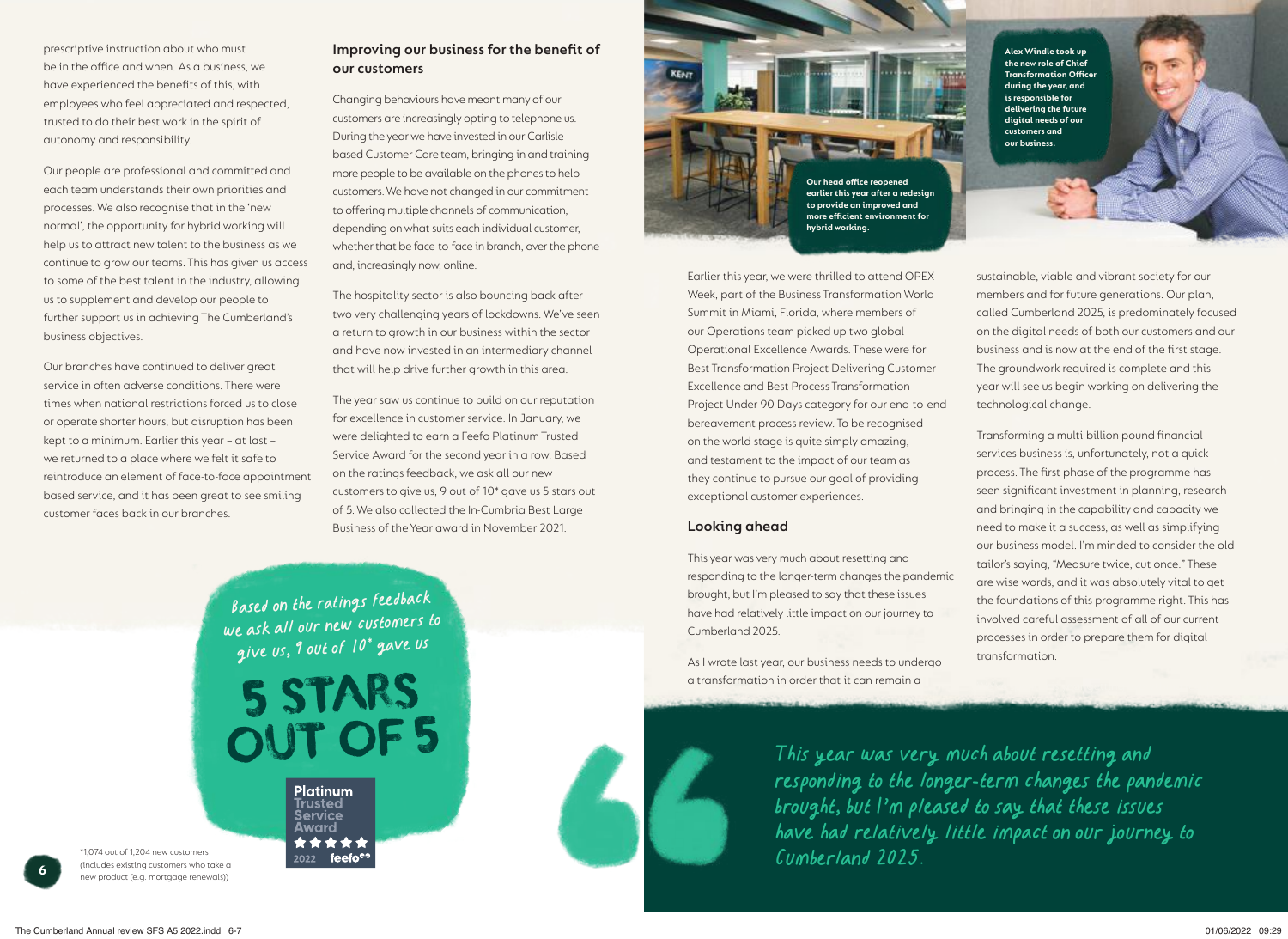We've spent this year getting having made any changes to our digital infrastructure yet, we've had a phenomenal impact on the most critical of all our customer journeys, the mortgage journey. We've reviewed a process, which used to take 73 days from reduced that to just 12 days. This is just one example, but by making all of the improvements we can, we will ensure that the be optimised and most effective. It can't and shouldn't happen overnight. We are changing and we need to make sure that we, and our customers, are fully prepared for the change in order to get the most out of it.

Cumberland 2025 is predominantly focused on protecting and delivering longevity for the Society. We've built a reputation over 172 years for being reliable, safe and secure, and that's not going to change. But some of the ways we deliver services to our customers must change, in line with what financial service.

Our annual financial reviews usually include discussion of strong profits that are shared with our members. This year we have begun spending more of what we earn, investing in the future for our customer's benefit. That means there will be a noticeable reduction in profits over the next few years, but it

is absolutely necessary to do this now. To continue to return recent years would prevent us from making the changes we must make, to allow the Society to thrive and continue to help customers for the next 170 years. We believe that our members understand this and are supportive of the reinvestment.

Looking at the future, the next few years are going to be very exciting and we look forward to being able to share more details of our progress in next year's report. We are lining up areas of our business and the ways we operate to allow us to provide additional benefits for our customers, so that they can bank the way they want to.

### CONCLUSION in context

is clear that there will be a long period of recovery for many, before they achieve equilibrium or get<br>also the his game of the village ages 2020 **It is important too, that we consider our own aims and objectives in the context of what is going on in the wider world. We can't ignore the potential impact that the rising cost of living, increased energy and fuel prices, and on-going adjustments to living with Covid are going to have on our customers. It close to the normal they knew pre-2020.** 

We are continuing to build from our solid, strong and stable foundation, ensuring we can continue<br>to deliver the help our curtomers pood in the wave our curtomers want. In the sheet term, there is **to deliver the help our customers need in the ways our customers want. In the short term, there is hard work and investment required to achieve this, and this will increase our costs and impact the profitability of our Society over the next three years. However, we have built a sound platform on which we can continue to grow and transform in order to develop a prosperous future for our Society, our customers and our local communities.**

### Summary Financial Statement

For the year ended 31 March 2022

This Summary Financial Statement is a summary of information in the audited Annual Accounts, the Directors' Report and the Annual Business Statement (ARA), all of which will be available to members and depositors free of charge, on demand, at every office of Cumberland Building Society no later than 21 June 2022. This information is also available from our website, cumberland.co.uk.

### **Chief Financial Officer's Review**

The Cumberland delivered a solid financial performance in a challenging year. We moved quickly from preparing for the potential disruption of negative interest rates as the pandemic raged, to responding to inflation and rising base rates as the UK faced into increasing commodity prices and most recently felt the tragic impact of war in Ukraine. Against this backdrop your Society grew its mortgage lending as planned and you continued to trust us with your savings, transactional banking and deposits.

We continued to invest in our people and our processes, delivering a substantially increased resilience in our underlying technology architecture and setting the foundations in place that will allow us to progress on to the delivery of new technology in line with our stated strategy. Our performance was substantially better than budget, and guided in last year's annual report, reflecting both revenue outperformance and a modestly slower ramp up of investment spend than forecast. Profit before tax was £8.6m (2021: £10.5m).

### **Lending**

The Cumberland's lending strategy remains consistent, but the year's performance is best understood in the light of the Covid-19 pandemic and its impact on the UK market over much of the year. Our high quality owner occupied book grew throughout the year. Mortgage growth was slow in the

initial quarter, as the pipeline of business moved slowly under lockdown and its immediate aftermath, before accelerating to a peak in June supported by a surge in holiday let business and, thereafter, growing steadily into the end of calendar 2021. It modestly increased, thereafter, supported by a return to fully secured on land (FSOL) book growth. Strong levels of retention throughout the year supported our growth trajectory.

Our letting portfolio grew, as growth in holiday let demand more than offset a continued reduction in our buy to let business. Our FSOL lending, which is focused on the hospitality and tourism sectors, stabilised and then returned to growth in the final quarter reaching £168m (2021: £171m), almost £6m higher than the book's pandemic low point, as our commercial team investment showed early fruit.

We advanced £422m of mortgages (2021: £343m) and mortgage balances grew by £68m (2021: £24m) and our net interest margin increased to 1.69%.

### **Arrears and Provisions**

The volume of accounts fully secured on residential property (FSRP) and fully secured on land (FSOL) 90 days or more past due (90 DPD) at the balance sheet date are as follows:

| Accounts in arrears ( $\geq 90$<br>DPD) as % of loan book | 31 March 2022 31 March 2021 |       |
|-----------------------------------------------------------|-----------------------------|-------|
| <b>FSRP</b>                                               | 011%                        | 018%  |
| <b>FSOL</b>                                               | 210%                        | 4 30% |

Reflecting the unwinding of forbearance and related arrears as customers have recovered from lockdowns and wider business disruption, we have seen a net release of provision in all of our secured portfolios. This has been supported by successful conclusion of recovery activities in relation to the single large connection within our historic FSOL arrears discussed last year with no further loss.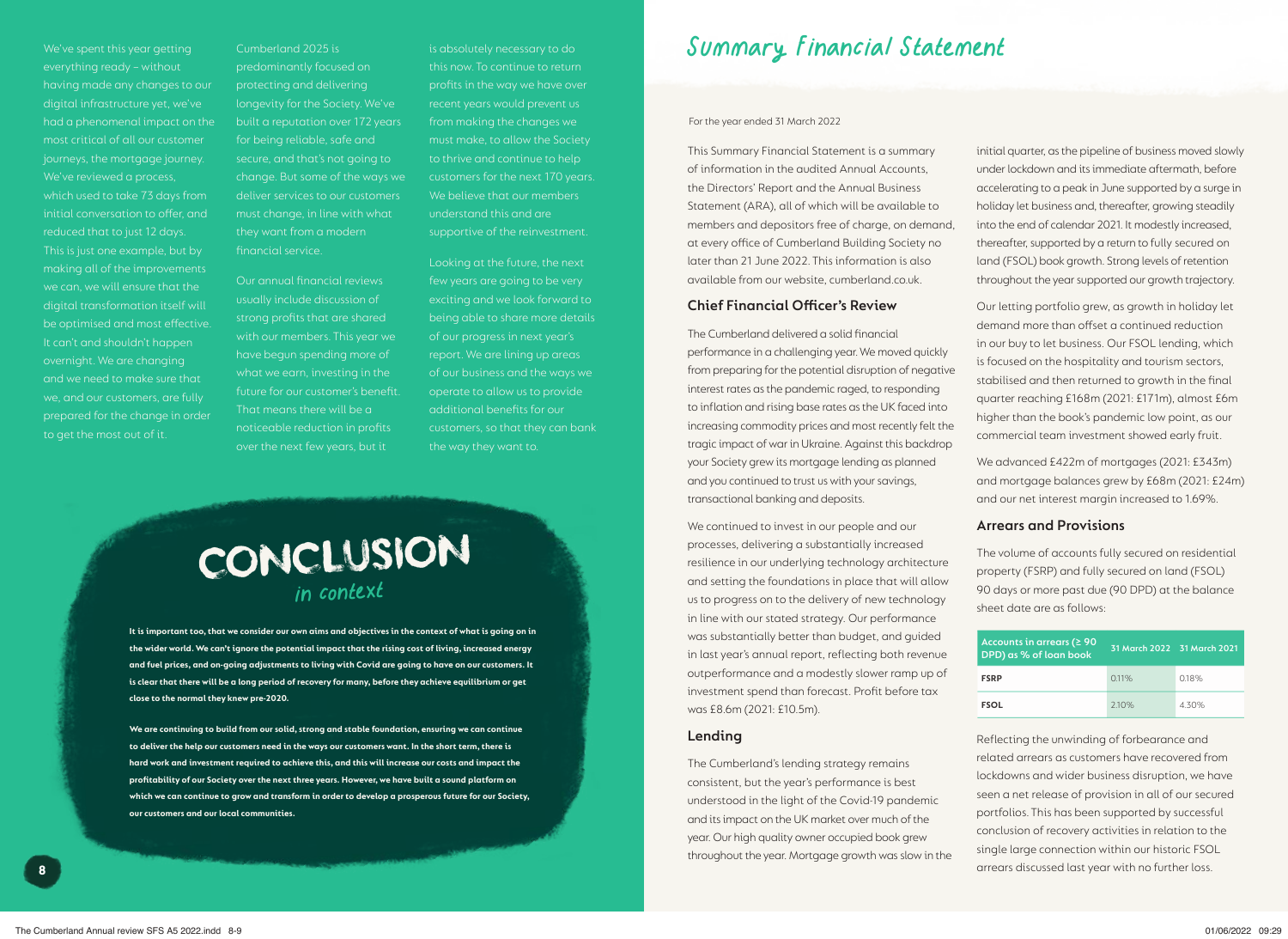This reduction in risk, and the related provisions release, has been modestly offset by the raising of new specific provisions. These are on a small number of commercial borrowers who have been unable to trade out of the stresses created by Covid, either due to challenges the business faced before the pandemic or specific factors that meant that their trade has not reverted to the level hoped. We have also had due regard within our collective provision models to the potential impact of the inflation and the cost of living increase we are all experiencing, as these accounts are published.

The income statement credit for bad and doubtful debts was £618k (2021: £678k charge). More information on forbearance, arrears, provisioning and impairment is included in notes 12 and 28 to the annual report and accounts.

A modest loss on revaluation of our investment properties of £15k and an impairment charge of £211k on operating property (2021: £144k (revaluation and loss on sale)) was recognised.

### **Funding, Liquidity and Capital**

The Society continues to be well funded by its retail depositors, the great majority of whom are located in its branch operating area. We saw a more normalised net inflow of funds of £93m (2021: £194m), which saw our total retail funding rising to £2,442m (2021: £2,342m), growth of 4%. As a result, our deposit to loans ratio remained well over 100% and all new lending was fully funded by new deposits.

As a result of the strong retail inflows in 2021 and early this year, our need for new wholesale funding was limited. However, looking forward into our growth plans for the next 3 years, we encumbered a further proportion of our mortgages with the Bank of England and drew down substantial new funding from the Term Funds for SME (TFSME) scheme in the two months prior to its closure to new drawings. This allowed us to repay the residual £130m of TFS prior to its scheduled maturity and has extended the tenor and stability of our funding base. At 31 March 2022, £220m of TFSME funding was outstanding.

The Society's principal measure of liquidity is high quality liquid assets (HQLA) as a percentage of shares, deposits and loans, as this reflects the funds that are immediately and fully available to support the Group's liquidity needs. The level of HQLA remained elevated growing to 20.1% (2021: 17.7%).

The Society holds capital to provide protection for members' deposits against losses from lending and to protect the Society's operations through difficult times. The Group's Regulatory Common Equity Tier 1 (CET1) ratio strengthened to 19.6% at 31 March 2022 (2021: 19.5%).

### **Subsidiary Companies**

The Group's financial statements incorporate the assets, liabilities and results of a small, and reducing, number of subsidiaries, as we deliver on our commitment to simplify our business as part of the Cumberland 2025 strategy. The only operationally significant subsidiary is Borderway Finance Limited (BFL). BFL, our motor finance business, contributed a profit before tax of £530k (2021: £453k) to the Group's reported results. BFL traded successfully during the year benefitting from the robust value of used cars and its high touch customer service, which was recognised by awarding of Feefo's platinum accolade. The balance sheet grew modestly to £22.3m (2021: £21.0m). Credit quality has been good. Pleasingly, the level of arrears has remained subdued.

During the year, or shortly thereafter, all of the Groups other historic trading subsidiaries were wound up and struck off, completing the corporate simplification journey commenced in 2019, leaving a basic Group structure of the Society, Borderway and an intermediary holding company.

### **Corporate Governance**

The Society's Board is committed to good practice in corporate governance and has had due regard to the UK Corporate Governance Code. The details of the work of its four committees that support your Board can be found in our Annual Report and Accounts.

# OUTLOOK

**The outlook for the UK economy is highly uncertain. In the immediate term, the impact of the sharp rise in inflation and war in Ukraine is creating a challenging macroeconomic outlook with rising rates required to manage inflation before it becomes embedded but, conversely, their imposition risking recession. The last two years have shown that prediction is fraught and while a deep recession has not occurred the pandemic has weakened the resilience of many borrowing households and business. There is an expectation that interest rates will modestly rise over 2022, and that growth may well stall and slow, reflecting supply chain bottlenecks, the second order impact of war and trade frictions that Brexit has bought.** 

**As outlined in the Chief Executive Officer's Review, the Society's profitability is expected to reduce over the coming three years, as it strategically invests in its future coupled with absorbing the impact of inflation, the cost of living squeeze and supply chain bottlenecks on the economy through its key business lines, while simultaneously operating in the highly competitive environment that characterises UK mortgage lending. Program** 

**Nevertheless, The Cumberland is well placed to benefit in the medium term from the planned investment. This, coupled with the strong foundations provided by its distinctive business model which has been highly successful in differing economic climates, will continue to allow the Society to thrive into the future.**

John Hooper Chairman 1 June 2022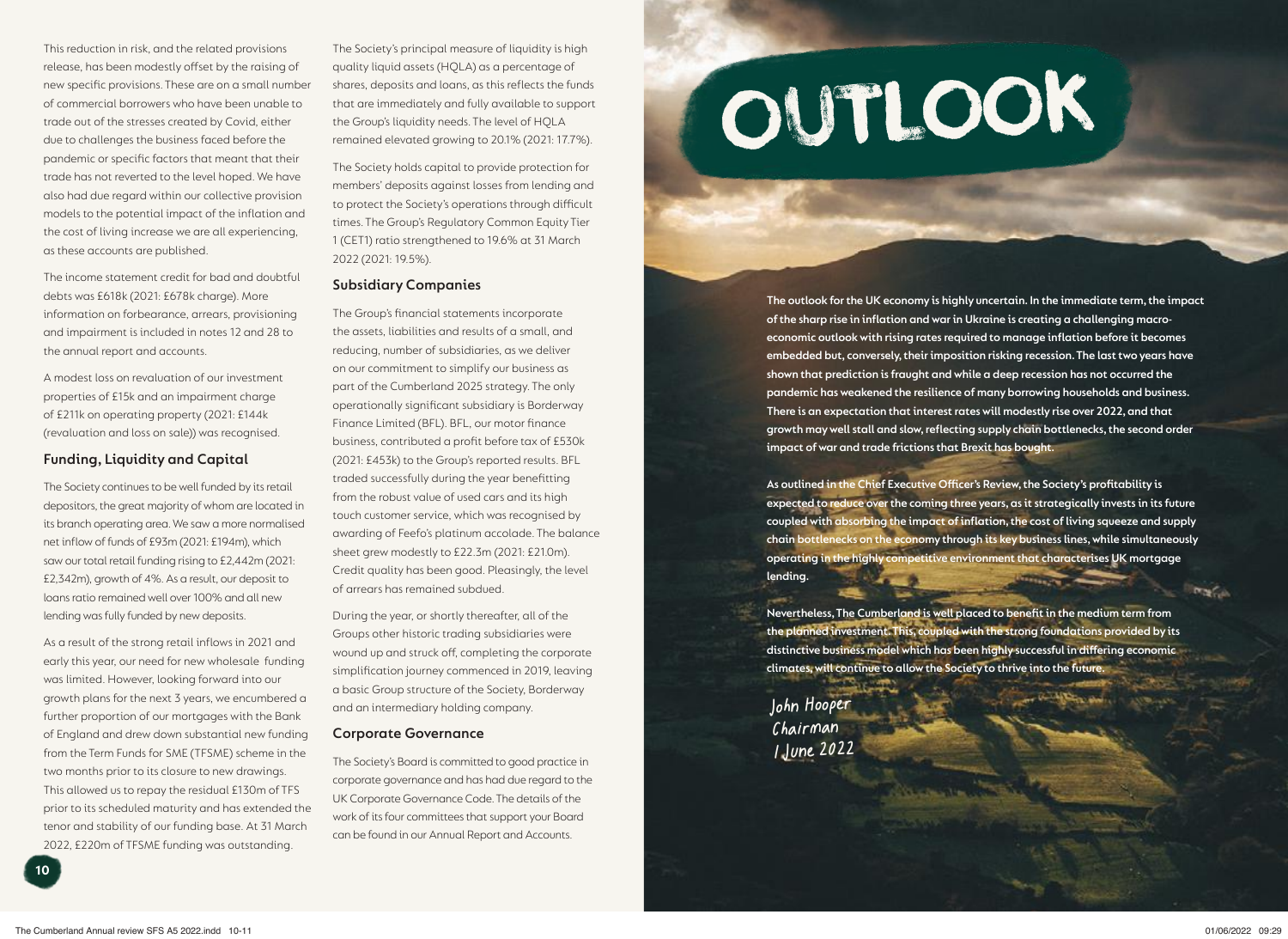### Financial Results

For the year ended 31 March 2022

| <b>Results for the Year</b>                                                                                    | Group 2022<br>£000 | Group 2021<br>£000 |
|----------------------------------------------------------------------------------------------------------------|--------------------|--------------------|
| Net interest receivable                                                                                        | 47,666             | 42,754             |
| Fair value gains on financial instruments                                                                      | 3,808              | 1,464              |
| Other income and charges                                                                                       | 724                | 1,076              |
| Administrative expenses, depreciation, amortisation, impairment and profit on sale<br>of tangible fixed assets | (44, 029)          | (34,019)           |
| Loss on revaluation and disposal of investment properties                                                      | (7)                | (144)              |
| Provisions for bad and doubtful debts                                                                          | 618                | (678)              |
| Provisions for liabilities and charges                                                                         | (167)              | 20                 |
| Profit for the year before taxation                                                                            | 8,613              | 10,473             |
| Taxation                                                                                                       | (1, 204)           | (2,059)            |
| Profit for the year                                                                                            | 7,409              | 8,414              |
| <b>Statement of Comprehensive Income</b>                                                                       |                    |                    |
| Profit for the financial year                                                                                  | 7,409              | 8,414              |
| (Loss)/gain on available for sale investment securities                                                        | (220)              | 8                  |
| Gain/(loss) on equity share investment                                                                         | 893                | (136)              |
| Movement in deferred tax on equity share investment                                                            | (427)              | 26                 |
| Actuarial gain/(loss) on retirement benefit obligations                                                        | 892                | (6,768)            |
| Movement in deferred tax on retirement benefit obligations                                                     | (223)              | 1,286              |
| Total recognised gains and losses for the year                                                                 | 8,324              | 2,830              |
| <b>Financial Position at End of Year</b>                                                                       |                    |                    |
| <b>ASSETS</b>                                                                                                  |                    |                    |
| Liquid assets                                                                                                  | 596,372            | 478,255            |
| Mortgages                                                                                                      | 2,205,800          | 2,173,520          |
| Other loans                                                                                                    | 22,748             | 21,440             |
| Derivative financial instruments                                                                               | 34,037             | 3,166              |
| Fixed and other assets                                                                                         | 26,328             | 26,077             |
| Total assets                                                                                                   | 2,885,285          | 2,702,458          |
| <b>LIABILITIES</b>                                                                                             |                    |                    |
| Shares                                                                                                         | 2,290,603          | 2,194,563          |
| <b>Borrowings</b>                                                                                              | 383,083            | 277,157            |
| Derivative financial instruments                                                                               | 110                | 9,008              |
| Other liabilities                                                                                              | 6,385              | 24,950             |
| Reserves                                                                                                       | 205,104            | 196,780            |
| <b>Total liabilities</b>                                                                                       | 2,885,285          | 2,702,458          |
|                                                                                                                |                    |                    |

| Summary of key financial ratios                        | <b>Notes</b> | 2022<br>% | 2021<br>$\%$ |
|--------------------------------------------------------|--------------|-----------|--------------|
| Gross capital as a percentage of shares and borrowings |              | 7.67      | 7.96         |
| Liquid assets as a percentage of shares and borrowings |              | 22.31     | 19.35        |
| Profit for the year as a percentage of mean assets     | 3            | 0.27      | 0.31         |
| Management expenses as a percentage of mean assets     |              | 1.58      |              |

#### **Approved by the Board of Directors on 1 June 2022**

John Hooper Chairman

Mark Stanger Chair of the Audit Committee Des Moore Director and Chief Executive Officer

#### **Notes**

- **1. The Gross Capital Ratio** measures the proportion that the Group's reserves bears to the Group's liabilities to holders of shares and borrowings. The Group's reserves consist of profits accumulated over many years. Capital provides a financial cushion against difficulties that might arise in the Group's business and therefore protects investors.
- **2. The Liquid Assets Ratio** measures the proportion that the Group's assets held in the form of cash and short term deposits bears to the Group's shares and borrowings. Most of the Group's assets are long term mortgages, while many of its liabilities to investors are repayable on demand. Liquid assets are generally readily realisable, enabling the Group to meet requests by investors for withdrawals from their accounts, to make new mortgage loans to borrowers and to fund its general business activities.
- **3. The Profit/Assets Ratio** measures the proprtion that the Group's profit after taxation for the year bears to the average of the Group's total assets during the year. The Group needs to make a reasonable level of profit each year in order to maintain its capital ratio at a suitable level to protect investors. However, unlike a company, a building society does not have to pay dividends to equity shareholders. The Group is therefore able to operate safely with lower profits than a bank.
- **4. The Management Expenses Ratio** measures the proportion that the Group's administrative expenses bears to the average of the Group's total assets during the year. Management expenses consist mainly of the costs of running the Group's branches and other office costs, including the cost of employing staff. Expenses need to be controlled so that the Group operates as efficiently as possible while managing risk and providing the service that members require.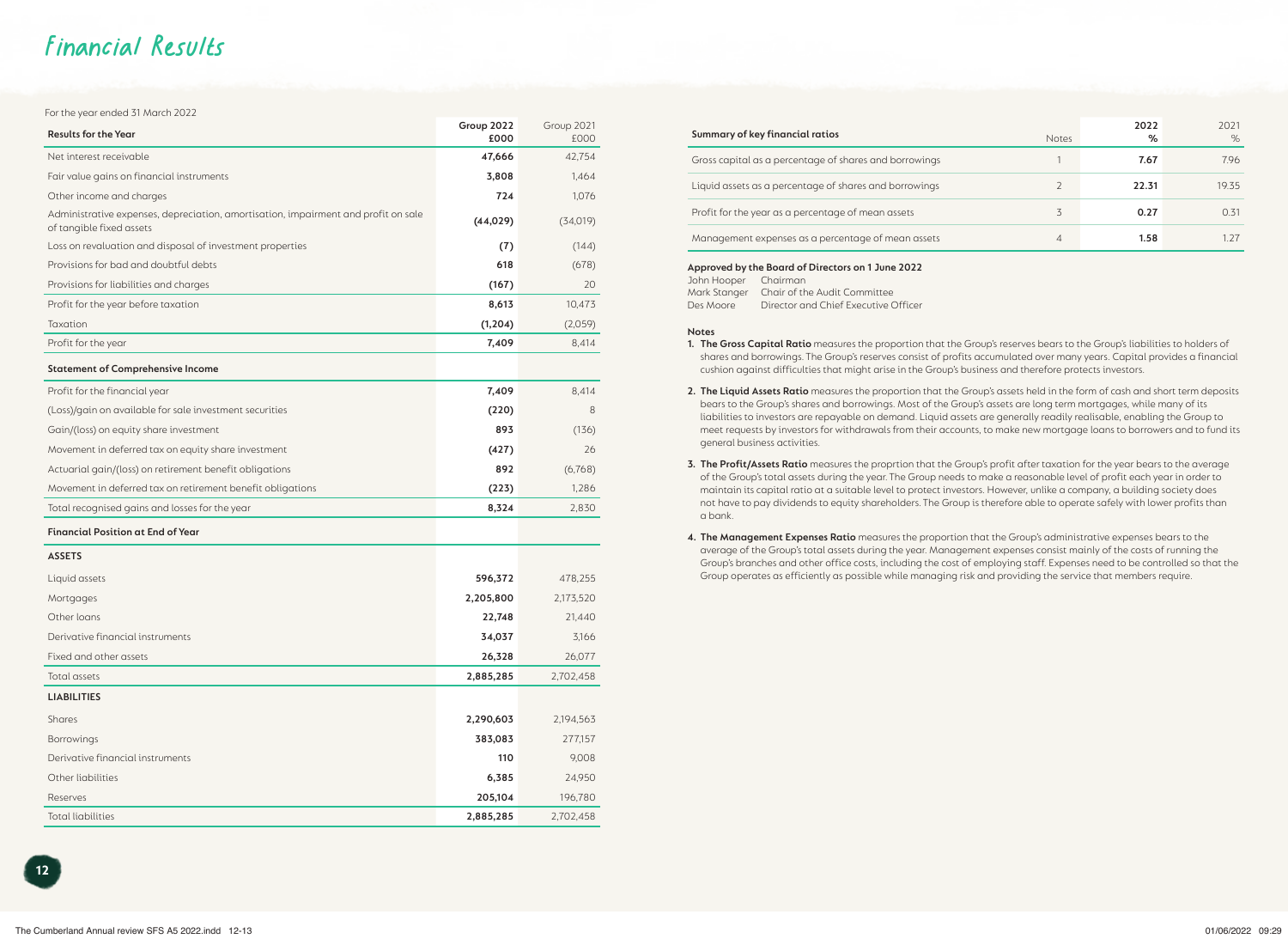### Independent auditor's statement to the members and depositors of Cumberland Building Society

We have examined the Summary Financial Statement of Cumberland Building Society for the year ended 31 March 2022 which comprises the results for the year, financial position at the end of the year and summary of key financial ratios together with the Summary Directors' Report.

### **Respective responsibilities of directors and auditor**

The directors are responsible for preparing the Annual Review, in accordance with applicable United Kingdom law.

Our responsibility is to report to you our opinion on the consistency of the Summary Financial Statement within the Annual Review with the full Annual Accounts, Annual Business Statement and Directors' Report and its conformity with the relevant requirements of Section 76 of the Building Societies Act 1986 and regulations made under it.

We also read the other information contained in the Annual Review and consider the implications for our report if we become aware of any apparent misstatements or material inconsistencies with the Summary Financial Statement. The other information comprises only of the other items listed on the contents page.

### **Basis of opinion**

**14**

Our examination involved agreeing the balances in the Summary Financial Statement to the full Annual Accounts, Annual Business Statement and Directors' Report. Our report on the Group' and Society's full Annual Accounts describes the basis of our audit opinion on those full Annual Accounts.

### **Opinion on Summary Financial Statement**

In our opinion, the Summary Financial Statement is consistent with the full Annual Accounts, the Annual Business Statement and the Directors' Report of Cumberland Building Society for the year ended 31 March 2022 and complies with the applicable requirements of Section 76 of the Building Societies Act 1986 and regulations made thereunder.

### **Use of our report**

This report is made solely to the Society's members, as a body, in accordance with Section 76(5) of the Building Societies Act 1986. Our work has been undertaken so that we might state to the Society's members those matters we are required to state to them in an auditor's report and for no other purpose. To the fullest extent permitted by law, we do not accept or assume responsibility to anyone other than the Society and the Society's members as a body, for our audit work, for this report, for our audit report, or for the opinions we have formed.

### **Deloitte LLP**

Statutory Auditor Leeds, United Kingdom 1 June 2022

### Report on Directors' Remuneration

The purpose of this report is to provide information about the Group's policy for the remuneration of non-executive and executive directors and to give details of the process for determining the level of remuneration.

The remuneration of non-executive directors comprises only of fees and this is reviewed and agreed annually by the Board. The Chairman's remuneration is set by PARC. The remuneration of executive directors is determined by PARC.

In determining non-executive and executive director remuneration, both the Board and PARC take account of fees and salaries payable and other benefits provided to non-executive directors, executive directors and chairmen of building societies that are similar in size and complexity to The Cumberland. To ensure that fees and salaries are set at a level to retain and attract individuals of the calibre necessary to operate an organisation such as the Society and which reflect the skills and time commitment required, the Committee periodically commissions an external review of executive and non-executive remuneration.

The Committee believes that bonus schemes relating to financial and business performance are an appropriate part of a balanced remuneration package for executive directors, and for the year ended 31 March 2022, agreed a bonus based on key elements of the financial and strategic plan delivered in a way that is consistent with The Cumberland's core values and framework.

Executive directors in office at 31 March 2022 are members of a defined contribution scheme and are entitled to receive contributions towards this, although depending upon their individual circumstances, they may be paid a pension replacement amount. Executive directors are also provided with a car (or car allowance) and

membership of a private medical insurance scheme. They are employed under contracts terminable by the Society on nine to twelve months' notice and by the individual on six months' notice.

Full details of individual directors' remuneration, are disclosed on the next page.

The Society's remuneration policy meets with the requirements of the Remuneration Code.

**Jackie Arnold** Chair 1 June 2022

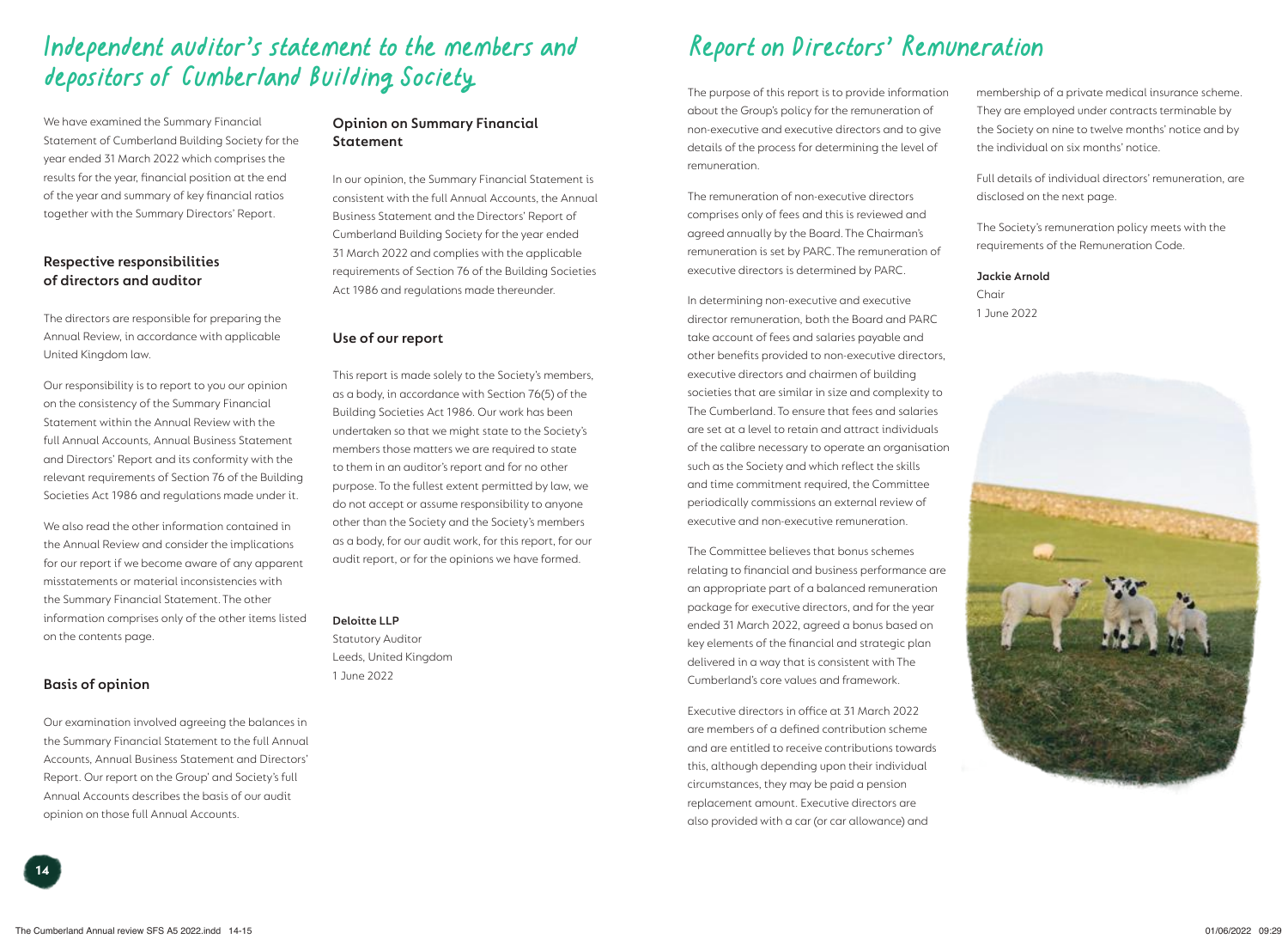|                                                                                        | 2022<br>£000 | 2021<br>£000 |
|----------------------------------------------------------------------------------------|--------------|--------------|
| Total directors' remuneration                                                          | 1,044        | 1,006        |
| Non-executive directors' remuneration                                                  |              |              |
| John Hooper (Chairman)                                                                 | 70           | 68           |
| Alan Johnston (Chair of the Audit Committee and Vice-Chairman) (resigned 30 Sept 2020) |              | 27           |
| Eric Gunn (Chair of the Board Risk Committee and Senior Independent Director)          | 48           | 47           |
| Jackie Arnold (Chair of the People, Remuneration and Culture Committee)                | 48           | 46           |
| Michael Hulme                                                                          | 45           | 44           |
| Mark Stanger (Chair of Audit Committee since July 2020)                                | 52           | 49           |
| Vicky Bruce (29 Sept 2020)                                                             | 42           | 21           |
| Kelli Fairbrother (29 Sept 2020)                                                       | 41           | 20           |
|                                                                                        | 346          | 322          |

| Executive directors'<br>remuneration<br>2022 | Salary<br>£000 | Bonus<br>£000 | Pension<br>Contributions<br>£000 | Pension<br>Replacement<br>Amounts<br>£000 | Other<br>Allowances<br>£000 | Total<br>£000 |
|----------------------------------------------|----------------|---------------|----------------------------------|-------------------------------------------|-----------------------------|---------------|
| Des Moore                                    | 268            | 54            | $\qquad \qquad$                  | 38                                        | 12                          | 372           |
| <b>Richard Ellison</b>                       | 234            | 47            | 33                               | $\overline{\phantom{a}}$                  | 12                          | 326           |
|                                              | 502            | 101           | 33                               | 38                                        | 24                          | 698           |
| 2021                                         |                |               |                                  |                                           |                             |               |
| Des Moore                                    | 263            | 53            |                                  | 37                                        | 12                          | 365           |
| <b>Richard Ellison</b>                       | 230            | 46            | 31                               | $\qquad \qquad -$                         | 12                          | 319           |
|                                              | 493            | 99            | 31                               | 37                                        | 24                          | 684           |

None of the directors had an interest in shares in, or debentures of, any subsidiary undertaking of the Society at any time during the financial year.

### Directors' Remuneration Notice of Annual General Meeting 12 July 2022

**The Annual General Meeting (AGM) of Cumberland Building Society will be held at 4.00pm on Tuesday 12 July 2022 at Cumberland House, Cooper Way, Parkhouse, Carlisle, CA3 0JF for the following purposes:**

### **Ordinary Resolutions**

- 1. To receive the Annual Report and Accounts for the year ended 31 March 2022.
- 2. To approve the Report on Directors' Remuneration.
- 3. To approve the re-appointment of Deloitte LLP as Auditors of the Society.

### **Re-election of Directors**

- 4. To re-elect directors as follows:
- a) to re-elect Jacqueline Arnold
- b) to re-elect Victoria Jane Bruce
- c) to re-elect Richard Bryan Ellison
- d) to re-elect Kelli McKechnie Fairbrother
- e) to re-elect Eric Richard Gunn
- f) to re-elect John Elliott Hooper
- g) to re-elect Patrick Desmond Moore
- h) to re-elect Mark John Stanger

BY ORDER OF THE BOARD

Paul Vines, Secretary, 1 June 2022

Principal Office: Cumberland House, Cooper Way, Parkhouse, Carlisle CA3 0JF

### **Notes on Voting**

- 1. These Notes form part of the Notice of Meeting.
- 2. You can vote using a paper voting form by post, online at www.cumberland.co.uk/AGM (you will need to scan the QR code or to enter your two online voting codes as printed on your paper voting form) and, subject to note 4 below, at the AGM in person or online.
- 3. By completing either Part 1 or Part 2 of the voting form, either on paper or online, you are appointing someone to act for you (a proxy). The person you choose can attend the Meeting and vote on your behalf. The Chairman of the Meeting will automatically act as your proxy unless you choose someone else by filling in the box at the bottom of the paper voting form; this option is not available if voting online. If you wish to instruct your proxy to vote for or against the resolutions, please place an 'X' or click in the appropriate box on the paper or online voting forms respectively. If you leave the voting boxes blank, your proxy may vote as he or she decides. If you do not want your proxy to vote on a resolution, place an 'X' in or click on the withheld box on the paper or online voting forms. A vote withheld is not a vote in law and will not be counted in the calculation of the proportion of the votes for and against the resolution.

Your proxy does not need to be a member of the Society, but must pre-register to attend unless you are appointing the Chairman of the Meeting as your proxy. If you are appointing a proxy other than the Chairman of the Meeting, please ensure that your proxy brings an appropriate form of identification to the Meeting.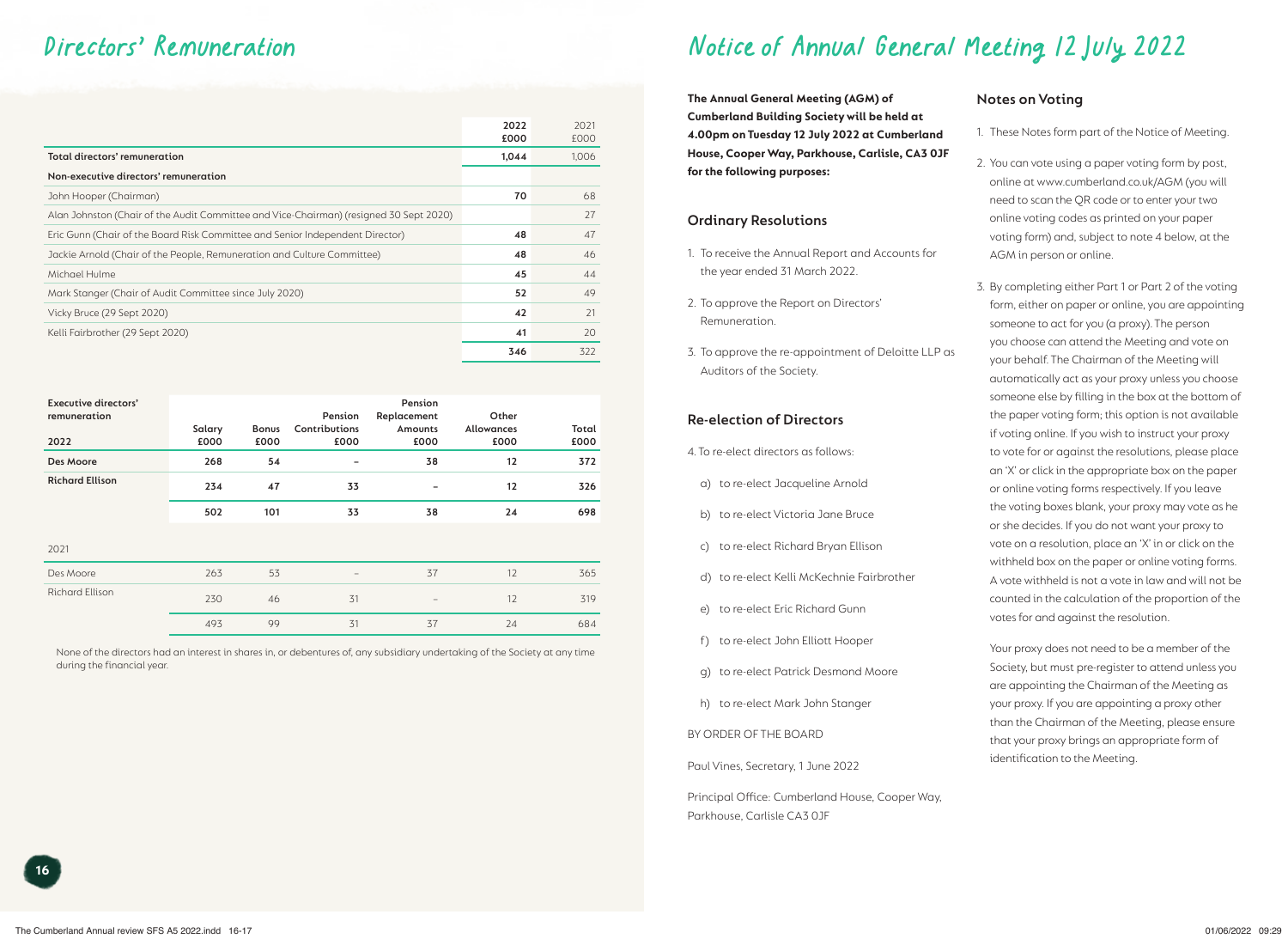- 4. You may attend the AGM and vote online or in person. If attending and voting online, please see your voting form for further details of how to join. If attending and voting in person, for identification purposes, you should bring with you the voting form and some other evidence of membership (e.g. your passbook, Cumberland debit card or a recent account statement). You will be given voting papers at the Meeting.
- 5. To be valid, unless you are voting at the AGM, your completed voting form must be received at Civica Election Services, London N81 1ER by 5pm on Friday 8 July 2022. If voting online, votes must be cast by 5pm on Friday 8 July 2022.
- 6. You should check if you are eligible to vote by reading the voting conditions on the voting form.

### Explanatory Notes on the Resolutions

### **The Annual Report and Accounts**

You are asked to receive the Annual Report and Accounts. This means that you are asked to endorse the Board's decision to approve them at the Board Meeting held on 1 June 2022 and you are, therefore, asked to vote 'FOR' this resolution.

### **Report on Directors' Remuneration**

You are asked to approve the Report on Directors' Remuneration on pages 15 to 16 of this booklet. This Report informs members of the Group's policy on the remuneration of directors, both executive and nonexecutive.

Quoted companies are legally required to put a resolution to their shareholders to vote on such a report. Building societies are not required to do so, but your Board welcomes the opportunity for members to express their view on the matter. As for quoted companies, this vote is advisory.

### **Re-appointment of Auditors**

Deloitte LLP have performed well as the Society's Auditors and your Board recommends that you vote 'FOR' their re-appointment.

### **Re-election of Directors**

The number of candidates standing for re-election at this year's Annual General Meeting equals the number of vacancies. Details of the directors standing are given on pages 20 to 23 and, following formal evaluation, the Board considers that their performance continues to be effective and that they demonstrate the necessary commitment to the role.

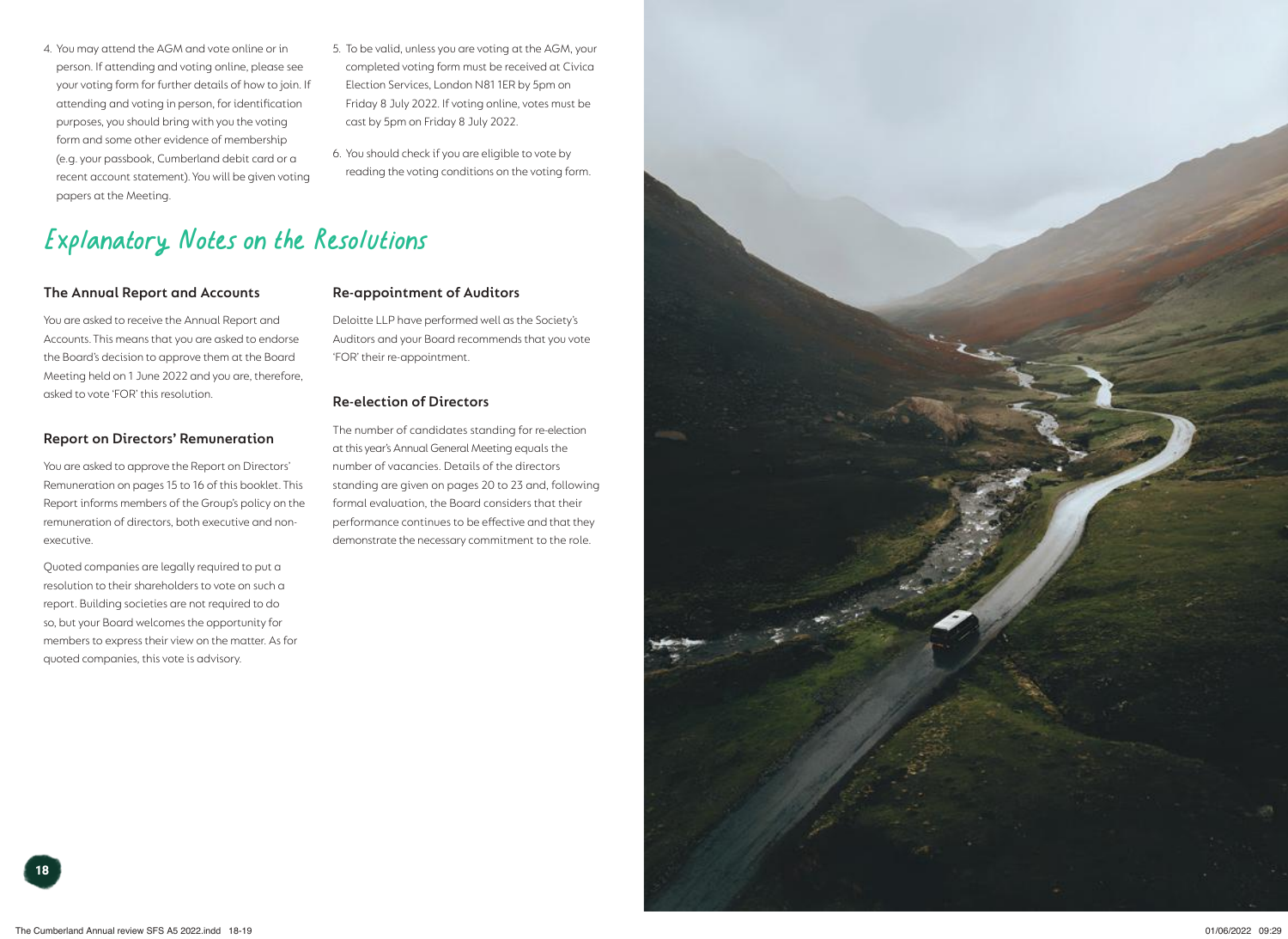# DIRECTORS Meet the board of

The Board is comprised of 6 non-executive and 2 executive directors. All of the non-executive directors are considered to be independent under the Code; the Chairman was considered independent on appointment.

The Chairman is responsible for leading the Board and ensuring it acts effectively. The Chairman must be a different individual to the CEO and there must be a clear division of responsibilities between the two roles. Eric Gunn is the Senior Independent Director and acts as a sounding board for the Chairman and serves as an intermediary for the other directors and the members from 1 April 2022.

The November 2020 Board Effectiveness Review found the Board operates a positive, friendly, constructive culture that encourages transparency and facilitates straight talking; the way non executive directors and executive directors operate within the Board environment is in line with best practices for a unitary board; and the relationship between the Board and the executive team is effective, transparent and productive. This has continued to be the case during 2021/22.

E **Nomination Board Risk Audit Committee**

**and Governance Committee**

**Committee**

**People, Remuneration and Culture Committee**

### **Non-Executive Director since November 2015, Board Chair since July 2019 (independent on appointment)**

#### **Skills and experience**

John has been involved in banking and financial services for over 35 years, and still holds active positions as non-executive director on the boards of several financial services companies. During his career, John was an executive director at both Clydesdale Bank PLC and National Australia Bank Europe Limited. Whilst at National Australia Bank, he held a number of senior positions and was a member of its executive committee.

#### **Current material external positions**

Non-Executive Director (Chair of Board Risk Committee), Together Money Personal Finance Limited

Non-Executive Director (Chair), Stubbers Adventure Centre Limited Non-Executive Director (Chair), Stubbers Trading Limited

### **Previous positions include**

Director, National Australia Bank Europe Limited Director, Clydesdale Bank PLC

Non-Executive Director, The Leasing Industry Philanthropic and Research Foundation Limited

**SHOP** 

KELLI FAIRBROTHER Non-Executive Director

### Non-Executive Director and PARC Member since September 2020 (independent) **(independent on appointment) Skills and experience**

JOHN HOOPER Board Chairman and Nomination an<sup>d</sup> Governance Chair

í€

**Skills and experience** Kelli's background is in consumer and technology businesses. She is currently CEO of technology start-up xigxag after co-founding the company, and was previously Chief Operating Officer of Gelato. Formerly a US Army Captain and an MBA graduate of Harvard Business School, Kelli previously led the entry to market of Premier Inn in Germany whilst working at Whitbread Hotels and Restaurants.

### **Bank Europe Limited at National Australia Bank, he held and anumber of the held anumber of the held and anumber of the held anumber of the held anumber of the held anumber of the held anumber of the held anumber of the he**

of senior positions and was a member of its executive committee. Co-Founder and CEO, Xigxag Limited

### **Current material external positions Previous positions include**

Non-Executive Director (Chair of Board Risk Committee), **Together Money Personal Finance Limited Chief Operating Officer, Gelato** 

**NON-Executive** Business Development and Commercial Director,  $\begin{array}{lll} \textcolor{red}{\textbf{1}} & \textcolor{red}{\textbf{W}}\textsf{hitbread Hotels} \textcolor{red}{\textbf{and} } \textcolor{red}{\textbf{Restavrants}} \end{array}$ 

**Provided** Bread of Strategy, Whitbread Plc **Previous positions include the Crown Head of Strategy, Whitbread Plc**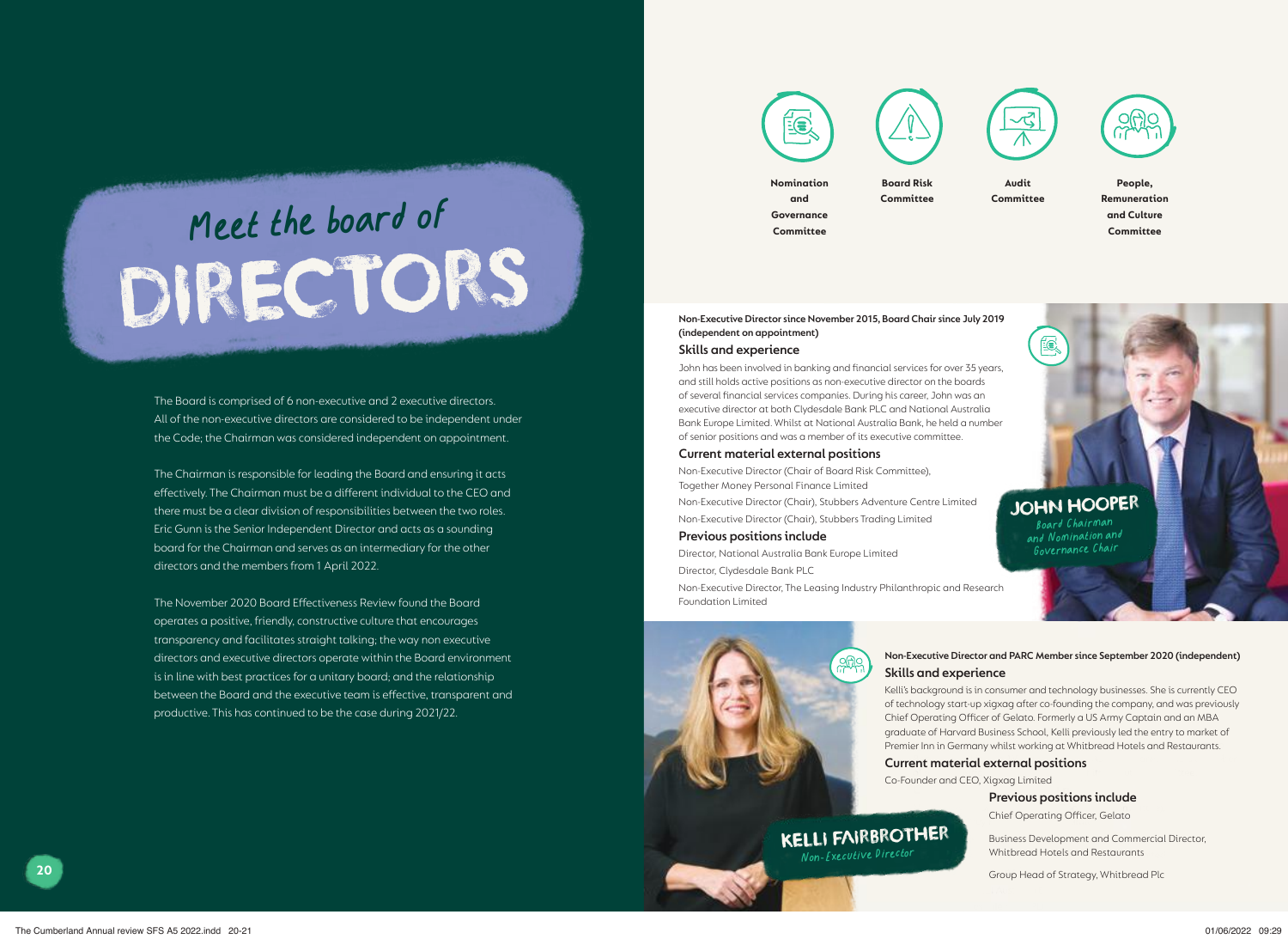

### **Non-Executive Director and BRC Member since September 2020 (independent) Skills and experience**

Vicky has worked in international financial services for over 25 years, latterly as a Managing Director of Deutsche Bank Wealth Management. Her experience spans change, risk and regulations, and she has UK board experience in the not-for-profit as well as the financial services sector.

### **Current material external positions**

Non-Executive Trustee, Hope and Homes for Children

Non-Executive Trustee, Agitos Foundation

Consultant, International Paralympic Committee

### **Previous positions include**

Global COO for Institutional Wealth Partners, Deutsche Bank Wealth Management

Global Head of Regulatory Change, Deutsche Bank Wealth Management Executive Director, DB UK Bank Ltd Head of Change Management, Coutts

### **Non-Executive Director since November 2016, BRC Chair since August 2019, SID since April 2022 (independent)**

#### **Skills and experience**

Eric spent his entire career at Clydesdale Bank PLC, most recently as Chief Risk Officer and a member of its Executive Management Team. Eric was responsible for managing the UK risk profile of National Australia Bank Group as part of a career of almost 40 years in the UK banking sector.

**Current material external positions**

None

**Previous positions include**

Chief Risk Officer, Clydesdale Bank PLC



### **Non-Executive Director since June 2018 (independent), Audit Committee Chair since July 2020**

### **Skills and experience**

Mark has over 30 years' experience in the accountancy sector, and is a Senior Partner and Managing Partner with a West Cumbria-based chartered accountancy practice.

#### **Current material external positions**

Senior Partner and Managing Partner, Gibbons Director, Gibbons Wealth Management Limited Director, Gibbons Properties Limited Director, Carleton Properties (Cumbria) Limited

#### **Previous positions include**

Chair, Board of Governors, Lakes College, Lillyhall Executive Director, DB UK Bank Ltd Head of Change Management, Coutts

### **Chief Executive Officer and Executive Director since April 2018 Skills and experience**

Des is an accomplished senior leader in Financial Services in both the UK and Ireland, having over 30 years' experience in both retail and commercial banking. Prior to joining the Society, Des spent five years as Managing Director of AIB (NI), the trading division of AIB (UK) plc's Northern Ireland operation. He was responsible for leading the restructure and turnaround of the bank. Des is a Chartered Director with the Institute of Directors, and has been leading the transformation of the Society and the implementation of a new vision since joining in April 2018.

MARK STANGER Audit Chair

 $\sqrt{\frac{\xi}{\lambda}}$ 

### **Current material external positions**

Non-Executive Director, Cumbria Local Enterprise Partnership **Previous positions include**

Managing Director, AIB (NI) Senior positions – AIB, Bank of Ireland, Permanent TSB and National Irish Bank





**Non-Executive Director and member of NGC since March 2018, PARC Chair since May 2019, Audit Committee Member since September 2020 (independent)**

### **Skills and experience**

Jackie has over 35 years' experience in business and financial management roles, and was most recently Head of Strategy at BAE Systems. Prior to this, she held a number of other senior positions with BAE Systems and was Managing Director of Lakeland Power Limited.

### **Current material external positions**

Professor of Practice, University of Cumbria Leader in Residence, Lancaster University

### **Previous positions include**

Head of Strategy, BAE Systems Managing Director, Lakeland Power Limited Vice Chair, Cumbria Local Enterprise Partnership Member, North West Business Leadership Team Pro-vice Chancellor, University of Cumbria



### **Chief Financial Officer since April 2019 and Executive Director since May 2019 Skills and experience**

Richard has significant experience in the UK financial services sector. As Deputy Chief Financial Officer and Chief Data Officer at CYBG PLC, he helped lead the successful demerger and IPO of Clydesdale Bank PLC from National Australia Bank, and led the restructure and cultural transformation of the finance function.

Since joining the Society, Richard has led changes to the treasury function to allow greater sophistication in risk management, as well as improving operational design of the finance function to position them to support the delivery of the Cumberland 2025 strategy. He also oversees the Governance, Legal and Secretariat functions.

### **Current material external positions**

Non-Executive Director and Audit Committee Chair, Kingdom Bank Limited

### **Previous positions include**

Interim Finance Director, Newcastle Building Society Group Deputy Chief Financial Officer and Chief Data Officer, CYBG PLC

Director Banking and Capital Markets, PwC